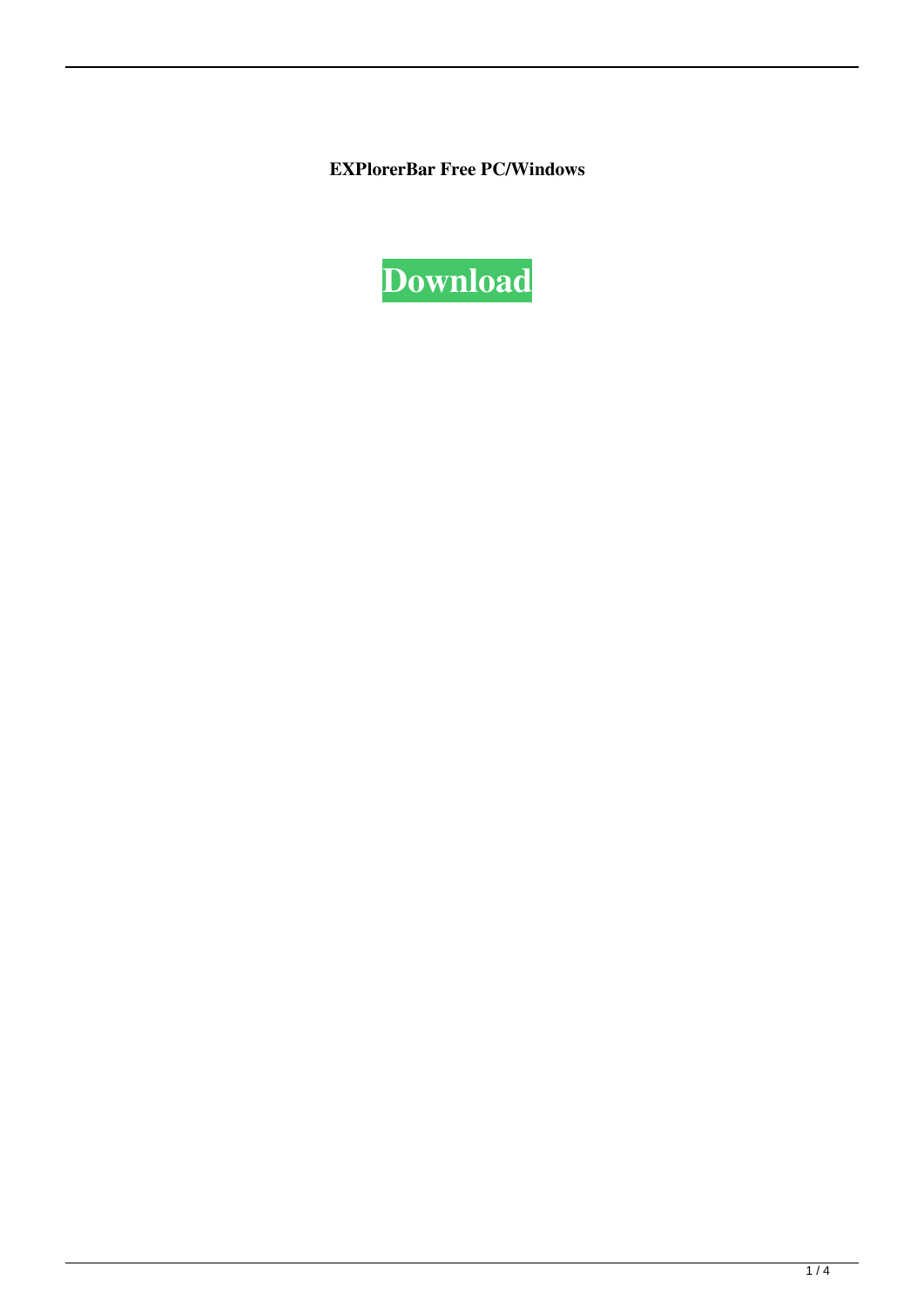# **EXPlorerBar Crack + Download 2022 [New]**

· This ActiveX control is a perfect solution to replace the Microsoft Windows XP Explorer Bar. · The ExplorerBar component lets the user changes its visual appearance using skins, each one providing an additional visual experience that enhances viewing pleasure. Skins are relatively easy to build and put on any part of the control. · Shortcut bar support (Ability to group the groups of items, in the shortcut bar). · Icon support ( Any icon is supported, including URL's, pictures, pictures inside URL's, animation, etc.) · ActiveX design · Any item supports built-in HTML tags. · Easy to customize with HTML. · Skinnable Interface support (ability to apply a skin to any background part) · Skinning can be applied to any part of the control. A skin can be placed anywhere on the background, on any other item, on items or group, etc. · Skinning takes a few lines of code to build and apply. · Keyboard support · Same control allows to use the default (windows) keyboard shortcuts for the control. · Mouse wheel support · This is an easy to use control. Any new features can be added easily. · Gradient colors support · With the purchase of a maintenance plan, the maintenance plan allows to download and install updates and better bug-fix versions. · All of our products run on.NET 2000, 03, 04, 04.5 and.NET 3.5 (4). · Lazy loading is supported with full compatibility with.NET 2.0 and.NET 3.5 and the GDI+. · Works with any Access database. · All of our products are DLL's and register free, so that you may distribute them with your applications without paying any run-time fees. You may distribute a single copy per developer. · The buyer of a registration key may install its unlimited number of copies on the same computer. · Unlimited color and font attributes options for items or groups ( tabs ). · Ability to display a picture on the groups background. · Multiple type of alignments for items, groups · Works with any font engine, including TrueType, Arial, Comic Sans, etc. · Mouse wheel support · Works with any menu system, including SMMU · Can export to any format, including HTML, Excel, Word, PowerPoint, etc. · Supports almost any icon theme, including XP, OPEN, Vista, and W2K

### **EXPlorerBar**

· It's time to put some age on your application. Your application is not that young anymore. Your users are not that young anymore. You got old. Your application is old. Move on. Let eXPlorerBar Full Crack do the work for you. Just get eXPlorerBar Serial Key to help you put some age on your application. Cracked eXPlorerBar With Keygen is a truly great product. It is the ideal replacement for the Microsoft Windows XP Explorer Bar. It's the Next Generation of Explorer Bar. Or, you could say that eXPlorerBar is Microsoft Windows XP Explorer Bar  $\hat{a} \in \hat{c}$  and it's really good. eXPlorerBar is Windows XP Explorer Bar 2.0. But, most of all, it's really good. eXPlorerBar Screenshots: CambriaEdit is a new Editor for IE. It's an ActiveX control that is very easy to use and customizable. It is a Mozilla-based Editor which supports WEB 2.0 and HTML 4.0 standards. It includes a syntax highlighter, an outline pane, a line numbers pane, and other small features. CambriaEdit is a complete new concept of an Edit window of a browser. It is modular, flexible and powerful. CambriaEdit is a new concept of an Edit window of a browser. It is a new concept of an Edit window of a browser. This new concept includes a Mozilla-based Editor which supports HTML 4.0 standards. It's a syntax highlighter, an outline pane, a line numbers pane and other small features. CambriaEdit is a complete new concept of an Edit window of a browser. It's a complete new concept of an Edit window of a browser. This new concept includes a Mozilla-based Editor which supports HTML 4.0 standards. You must use the CambriaEdit component to host your Edit Window. You can customize CambriaEdit as you see fit. CambriaEdit lets you set the size of the Edit Window, the font and color of the text, the font and color of the tabs, and the background of the control. You can use CambriaEdit to open URLs, insert HTML, insert images, insert forms, and insert links. CambriaEdit Features: · Mozilla-based Editor which supports HTML 4.0 standards · Syntax highlighter, outline pane, line numbers pane and other small features · Embeddable · Lightweight · Unlimited colors for background a69d392a70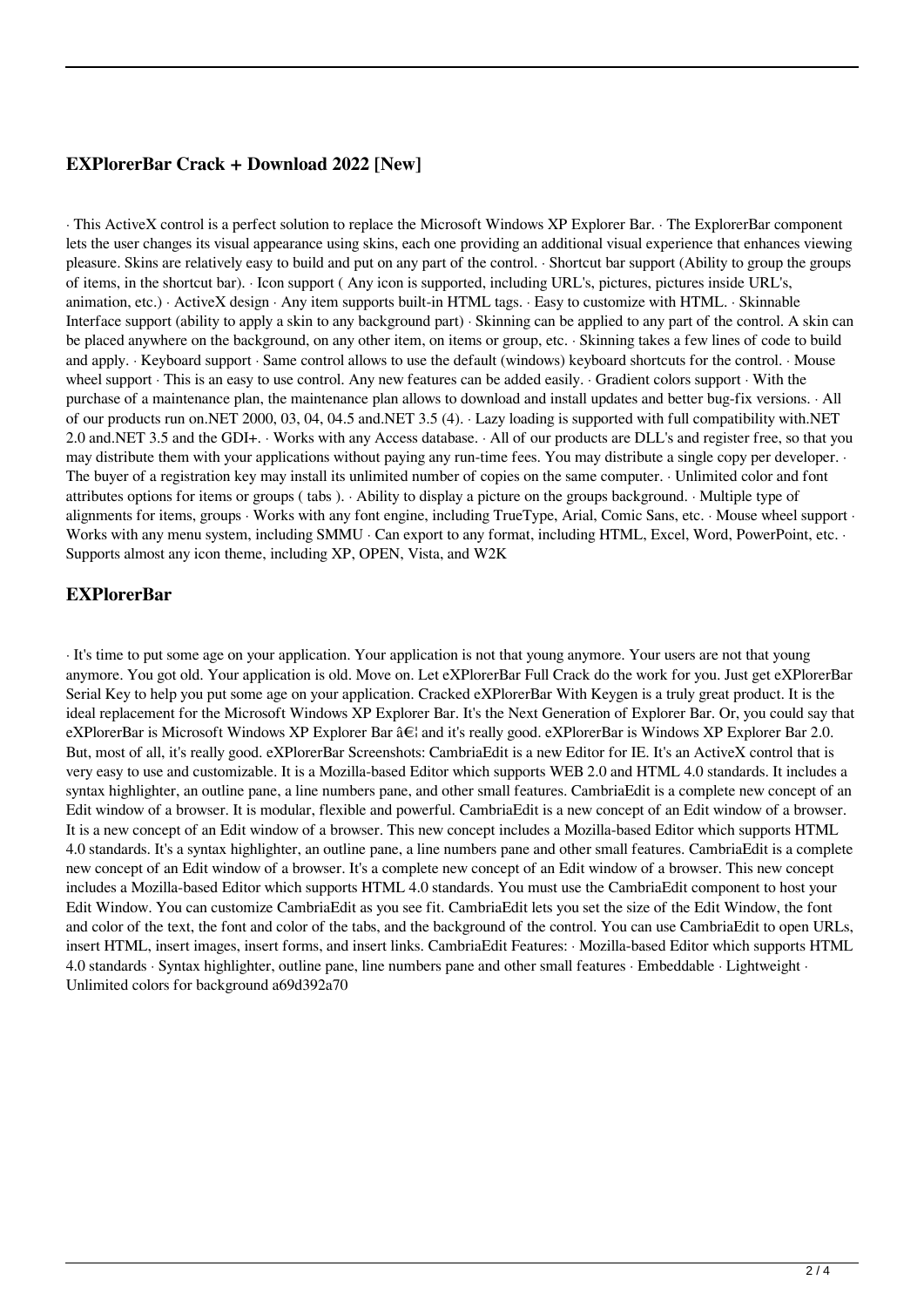# **EXPlorerBar [Win/Mac]**

eXPlorerBar is a solid looking ActiveX control for the Windows Desktop, including Windows 95, 98, ME, NT, 2000, XP. eXPlorerBar can be used as a traditional Mini-Explorer replacement, or as a simple Dock with tabs or icon buttons. My Testimonials "We required a custom web designer to work with us on a project we were conducting. We had not previously collaborated with Sculpty and we were very happy with our experience. We found that it was the best tool we used to develop our website's look and feel as we were limited by time. S… Read more » Michael Overland "My business is sales and marketing and I have built one of the largest websites in the world. I partnered with a very expensive agency that created an incredible looking website, I built one myself using Sculpt. It took me a while to understand the tool but I found it quite e… Read more » David Suggate "My wife and I have been working on a web site for our new home business - we have a large client base for paint jobs and the need for an easy-to-use, no-frills website to display information, a schedule of available times, a testimonials section, and a way to save… Read more » Jonathan Good "The Sculpty website is a professionally designed and easy to use site with a basic layout. What makes the site unique is the dynamic user features, which allow the client to update their account information when they sign up, post a job and post a testimonials from… Read more » Brenda Woodard "Sculpty has been an incredible resource for us as a software development firm. For each of our clients we have found that it is imperative to control the look and feel of their website and to have that look be consistent from visit to visit. Design is crucial to the s… Read more » Roger Dalley "We needed to quickly and easily put together a content management system, and with the help of the Sculpty team, we did exactly that in a few hours. The admin user interface is nice and clean, and the reports are easy to generate. The product's functionality met our exp… Read more » Roger Dalley "The support I received from the Sculpty team was outstanding. Within a few hours the glitch that resulted in a "

#### **What's New In EXPlorerBar?**

The ExplorerBar control is shipped as 2 parts in one archive: - eXplorerBar.dll - the library - eXplorerBar.ocx - the ActiveX control The control is a 100% native.Net 2.0 component. The control does not require a COM server; only the.Net Framework runtime is needed. You do not need to install.Net Framework to your application to use the control. We provide Win7,Vista and XP versions of the control. eXplorerBar supports a wide range of languages including VB, VB.NET, VBA, C++, C#, VFP, Access, HTML, SQL, HTML, PHP, JAVA.Fife and District Trades Union Council The Fife and District Trades Union Council was a trade union in the Fife area of Scotland. The union had been founded in 1885 by 26 workers at a shipbuilding factory in Port Edgar, and was a member of the Transport & General Workers' Union. It held its first formal AGM in 1887, and had around 2,000 members by the time of its amalgamation into the British Transport and General Workers' Union in 1920. References Category:Defunct trade unions of Scotland Category:Trade unions established in 1885 Category:Trade unions disestablished in 1920 Category:1885 establishments in Scotland Category:1920 disestablishments in Scotland Category:Transport & General Workers' Union amalgamationsAberrant processing of an RNA lariat intermediate after RNA interference-mediated knockdown of a Dicer mutant. RNA interference (RNAi) has come to the fore as an important genefunction dissection technology. One of the key components of the RNAi pathway is Dicer, an endoribonuclease responsible for converting small double-stranded (ds) RNAs into small interfering RNAs (siRNAs). Using RNAi-based screening, we identified Dicer as a crucial contributor to the viability of human umbilical vein endothelial cells (HUVECs), where Dicer-1 has been implicated in angiogenesis and is deficient in a variety of angiogenesis-related diseases. However, the underlying mechanism by which Dicer knockdown causes cell death remains largely unknown. Here, we show that Dicer-1 is required for the generation of double-stranded lariat RNA intermediates derived from rRNA as